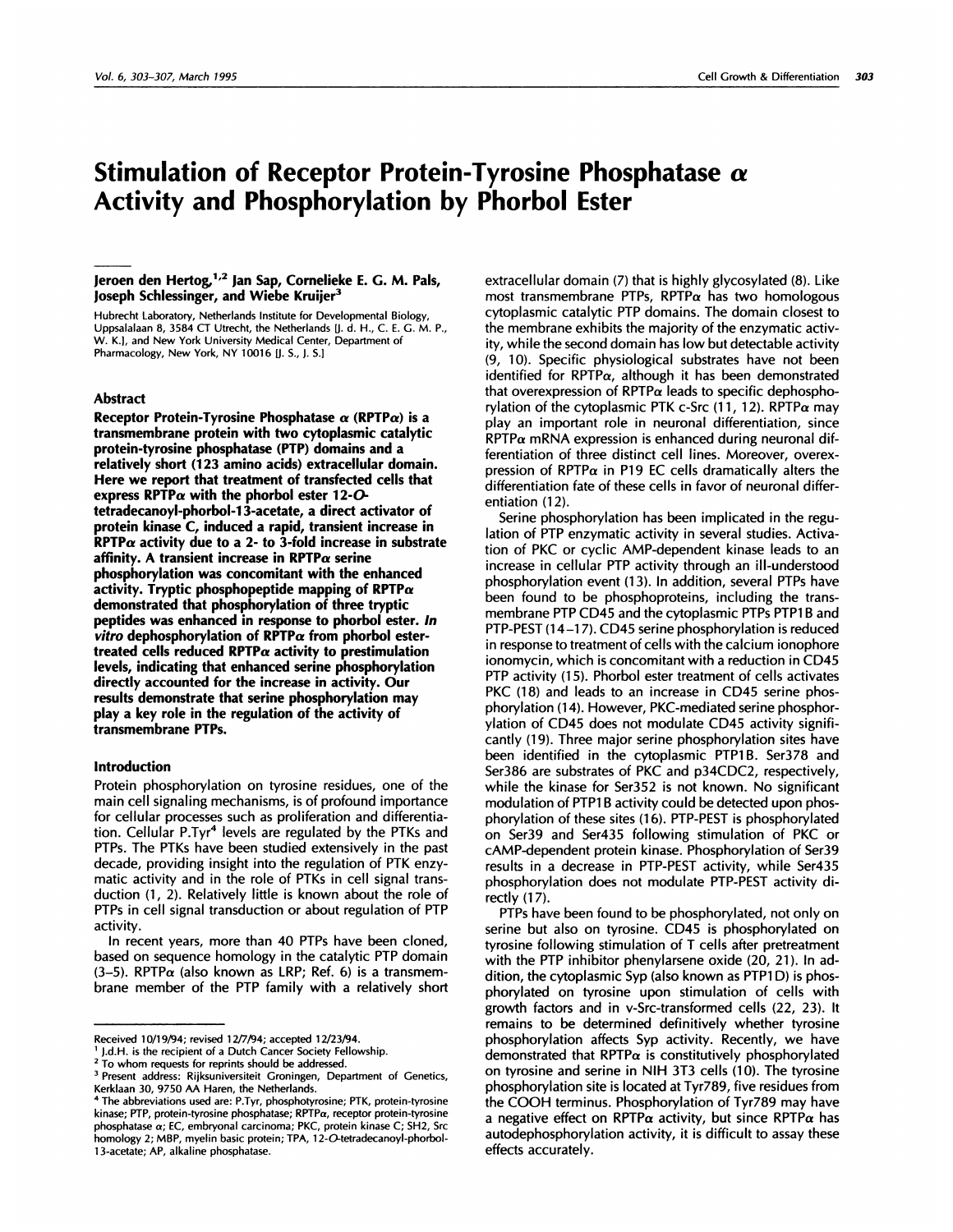

Fig. 1. Enhanced RPTPa activity in response to TPA. A, PTP activity of RPTPa immune complexes from stably transfected retinoic acid-treated P19-N-2 cells (O), P19-RPTPa-75 cells (.), or transiently transfected human embryonic kidney 293 cells after treatment with TPA (100 ng/ml) for the times indicated. 293 cells were transiently transfected with vector alone (pSG5,  $\Delta$ ) or with pSG-RPTPa (A). RPTPa immune complexes were incubated with <sup>32</sup>P. Tyr containing MBP, and PTP activity is expressed as free phosphate released from the substrate in cpm/mg protein that was used for the immunoprecipitations. B, time curve of RPTP $\alpha$ PTP activity in immune complexes from control (O) and TPA-stimulated P19-N-2 cells (100 ng/ml for 10 min,  $\square$ ) or control (O) and TPA-stimulated P19-RPTPa-75 cells (D). C, Lineweaver-Burk plot of RPTPa activity from control (O) or 10-min TPA-treated (100 ng/ml, ) P19-RPTPa-75 cells. Reciprocal substrate concentrations (1/[S]) is plotted against reciprocal velocity of the reaction (1/V). All assays were performed at least three times in duplicate with similar results. Representative experiments are depicted as the mean from duplicate experiments, and the SE (bars) as depicted in (A) was less than 10% for all points.

Tyrosine phosphorylation of PTPs may not only directly affect PTP activity but also provide binding sites for SH2 domain containing proteins, since SH2 domains bind to short P.Tyr-containing sequences in specific phosphoproteins (24). Conditions that induce tyrosine phosphorylation of CD45 lead to binding of the cytoplasmic PTK Lck through its SH2 domain (21). In addition, tyrosine-phosphorylated Syp (PTP1D) binds to the SH3-SH2-SH3 adapter protein GRB2 in an SH2-dependent manner (25). RPTP $\alpha$  is phosphorylated on Tyr789, a consensus binding site for GRB2 (10). We and others have shown that GRB2 binds to RPTP $\alpha$ in vitro and in vivo (10, 26) and that phosphorylation of Tyr789 is essential for binding.

Here we report that phorbol ester-mediated activation of PKC induces a transient increase in RPTP $\alpha$  serine phosphorylation, concomitant with a transient increase in RPTP $\alpha$ activity. Enhanced phosphorylation is essential for the in crease in activity, since dephosphorylation of RPTP $\alpha$  from stimulated cells in vitro reduces its activity to prestimulation levels.

### Results **and Discussion**

The effect of TPA-mediated activation of PKC on RPTP $\alpha$ activity and phosphorylation was investigated in two distinct cell systems, stably transfected P19 EC cells and transiently transfected human embryonic kidney 293 cells. P19 EC cells expressing RPTP $\alpha$  and control cells were derived by stable transfection of  $pSG-RPTP\alpha$  (P19-RPTP $\alpha$ -75) or vector alone (P19-N-2) (12). Undifferentiated P19 EC cells are not responsive to TPA. However, retinoic acid  $(10^{-6}$ M)-induced differentiation for 5 days renders P19 cells fully responsive to TPA, such that, for instance, early-response gene expression can be detected within 15 min of TPA treatment (27).

RPTP $\alpha$  activity was assayed using RPTP $\alpha$  immune complexes from 5-day retinoic acid-treated P19-RPTP $\alpha$ -75 cells or P19-N-2 cells with  $32P$ .Tyr-containing MBP as a substrate. RPTP $\alpha$  immune complexes from P19-N-2 cells showed only background levels of PTP activity that were not influenced by treatment with TPA for up to 20 min (Fig. 1, A and B). Dephosphorylation by RPTP $\alpha$  immune complexes from P19-RPTP $\alpha$ -75 cells, treated with TPA for different periods of time, demonstrated that  $RPTP\alpha$  activity is enhanced transiently with maximal levels of 1.5- to 2-fold over control levels after TPA treatment for 10 min (Fig. 1A). Similar activation ratios (1.5- to 2-fold) were observed in transiently transfected 293 cells following treatment with TPA for 10 min (Fig.  $1A$ ).

Time courses of RPTP $\alpha$ -mediated dephosphorylation were determined by allowing the reaction to proceed for  $1-14$  min. As depicted in Fig. 1B, initial velocities of MBP dephosphorylation are linear for at least 5 min for both control as well as 10-min TPA-treated P19-RPTP $\alpha$ -75 cells.

 $RPTP\alpha$  immune complexes from P19-RPTP $\alpha$ -75 cells were incubated with different concentrations of substrate to determine the influence of TPA treatment on the enzymatic parameters  $K_m$  and  $V_{max}$ . As can be deduced from the Lineweaver-Burk plot in Fig. 1C,  $V_{\text{max}}$  did not change significantly by treatment of the cells with TPA for 10 min. The  $K<sub>m</sub>$  of control RPTP $\alpha$ -mediated MBP dephosphorylation ( $K<sub>m</sub>$ )  $\sim$ 12  $\mu$ <sub>M</sub>) is in the same range as the  $K_m$  of purified human RPTP $\alpha$  (K<sub>m</sub> ~10 µm; Ref. 28). Following stimulation of the cells with TPA for 10 min, the  $K<sub>m</sub>$  was reduced 2- to 3-fold  $(K_m \sim 5 \mu)$ , indicating that enhanced RPTP $\alpha$  activity was caused by an increase in substrate affinity.

The phosphorylation state of RPTP $\alpha$  was investigated by immunoprecipitation from  $[3^2P]P_i$ -labeled transiently transfected 293 cells. Fig. 2A shows that RPTP $\alpha$  is a phosphoprotein. Treatment of the cells with TPA led to a transient increase in RPTP $\alpha$  phosphorylation with maximal levels after 10 min. As a control, RPTP $\alpha$  was immunoprecipitated from  $[35S]$  methionine and  $[35S]$  cysteine-labeled cells that were cultured in parallel. Treatment of these cells with TPA did not induce large modulations in the amount of RPTP $\alpha$ that was immunoprecipitated (Fig. 2B). The stoichiometry of phosphorylation of RPTP $\alpha$  in transiently transfected 293 cells was determined by parallel <sup>32</sup>P- and <sup>35</sup>S-labeling and immunoprecipitation of RPTP $\alpha$ . RPTP $\alpha$  in control cells contained 0.37 mol phosphate/mol and 1.26 mol phosphate/ mol in 10-min, TPA-treated cells.

Phosphoamino acid analysis demonstrated that RPTP $\alpha$ was exclusively phosphorylated on serine in resting cells.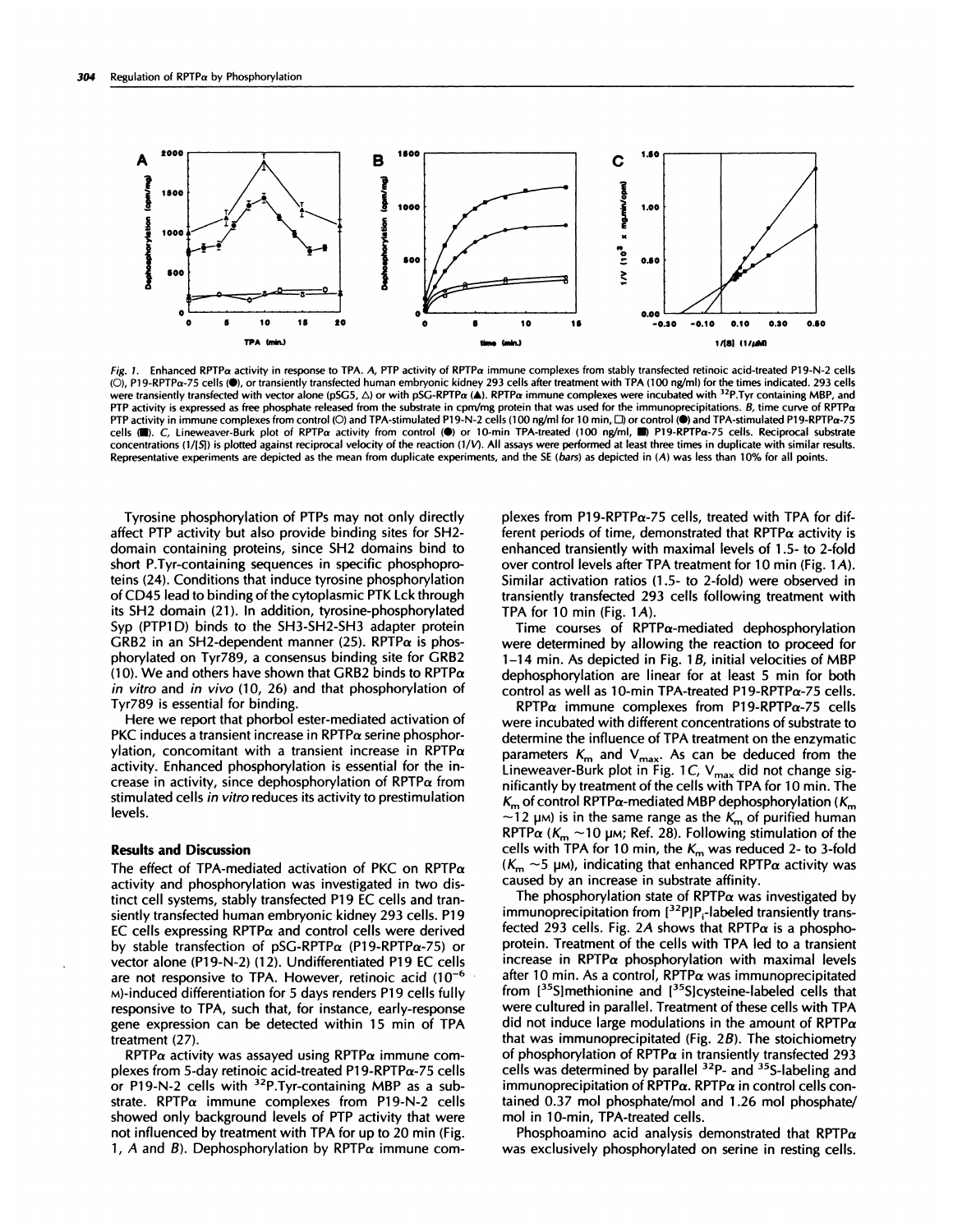



Fig. 2. Transient phosphorylation of RPTP $\alpha$  in response to TPA in vivo. A, immunoprecipitation of RPTP $\alpha$  from <sup>32</sup>P-labeled 293 cells transiently transfected with pSG5 (-) or pSG-RPTP $\alpha$  (RPTP $\alpha$ ) following stimulation with TPA (100 ng/ml) for the times indicated. B, immunoprecipitation of RPTP $\alpha$  from  $^{15}$ S]methionine- and  $[$ <sup>35</sup>S]cysteine-labeled 293 cells transfected and stimulated as under (A). C, phosphoamino acid analysis of  $32P$ -labeled RPTP $\alpha$ depicted in  $(A)$ . Immunoprecipitated RPTP $\alpha$  from control  $(C)$  and TPAtreated cells (T5, 5 min; T10, 10 min; T15, 15 min) were analyzed. The positions of P.Tyr, P.Thr, and P.Ser markers that were coelectrophoresed with the samples are indicated. D, immunoprecipitation of RPTP $\alpha$  from  $^{32}$ Plabeled stably transfected control (Pi9-N-2) and Pi9-RPTPa-75 cells following treatment with TPA (100 ng/ml) for the times indicated. Molecular weights of marker proteins that were coelectrophoresed with the samples are indicated on the *left* (in thousands). Arrow, position of RPTP $\alpha$ .

TPA treatment led to an increase in serine phosphorylation and very low bevels of threonine phosphorylation (Fig. **2C).**



Fig. 3. Tryptic phosphopeptide mapping of RPTP $\alpha$ . RPTP $\alpha$  was isolated from <sup>32</sup>P-labeled transiently transfected 293 cells by immunoprecipitation, and tryptic phosphopeptide mapping was done as described in "Materials and Methods." The samples were electrophoresed in pH 1.9 buffer, followed by ascending chromatography. The anode was at left, and chromatography was done in the vertical direction. A, RPTP $\alpha$  from control cells. B, RPTP $\alpha$ from TPA-treated cells (100 ng/ml for 10 min). Arrows, the three major tryptic phosphopeptides. The origin is marked with an X.

In these experiments, we did not detect any P.Tyr in RPTP $\alpha$ , although we have reported earlier that RPTP $\alpha$  is constitutively phosphorylated on tyrosine (10). The data presented here reflect the autodephosphorylation activity of RPTP $\alpha$ , since RPTP $\alpha$  phosphorylation and activity were studied under exactly the same experimental conditions, i.e., in the absence of PTP inhibitors. In addition, the antiserum that was used in this study was raised against a COOH-terminal peptide. This peptide encompasses Tyr789, the tyrosine phosphorylation site of RPTP $\alpha$ , and phosphorylation of this site may impair binding of the antibody to  $RPTP\alpha$ . We have repeated the experiments depicted in Fig.  $1A$  with an antibody raised against the complete cytoplasmic domain of  $RPTP\alpha$  with similar results (data not shown), indicating that the observed effect is not an artifact of the anti-peptide antibody that was used in these studies.

Immunoprecipitation of RPTP $\alpha$  from stably transfected P19-RPTP $\alpha$ -75 cells illustrated a similar phosphorylation pattern as in transiently transfected 293 cells, with maximal levels of phosphorylation after 10-min TPA treatment (Fig. 2D).

Tryptic phosphopeptide mapping experiments using in  $vivo$ -labeled RPTP $\alpha$  resulted in three major phosphopeptides in unstimulated, transiently transfected 293 cells (Fig. 3A). TPA treatment enhanced phosphorylation of these three phosphopeptides, and traces of novel phosphopeptides could be detected (Fig.  $3B$ ). Quantitation of the tryptic peptides in Fig. 3 using an AMBIS scanner indicated that phosphorylation of the major peptide in control cells (Fig. 3, thick arrow) was enhanced 2.5-fold in 10-min, TPA-treated cells, while phosphorylation of the two minor peptides (Fig. 3, thin arrows) was enhanced 5-fold. The serine phosphorylation sites of RPTP $\alpha$  have been mapped recently.<sup>5</sup> The major peptide (Fig. 3, thick arrow) contained P.Ser204, while the minor peptides (Fig. 3, thin arrows) both contained P.Ser180. In addition, both Ser180 as well as Ser204 could be phosphorylated by PKC in vitro, indicating that these sites may be direct substrates of PKC in vivo as well. It is noteworthy that both Ser180 as well as Ser204 are located in the juxtamembrane domain of  $RPTP\alpha$ . To date, no serine phosphorylation sites have been found in the catalytic domain of PTPs. Ser352, Ser378, and Ser386 in

**<sup>5</sup> 5.** Tracy, P. van der Geer, and T. Hunter, manuscript in preparation.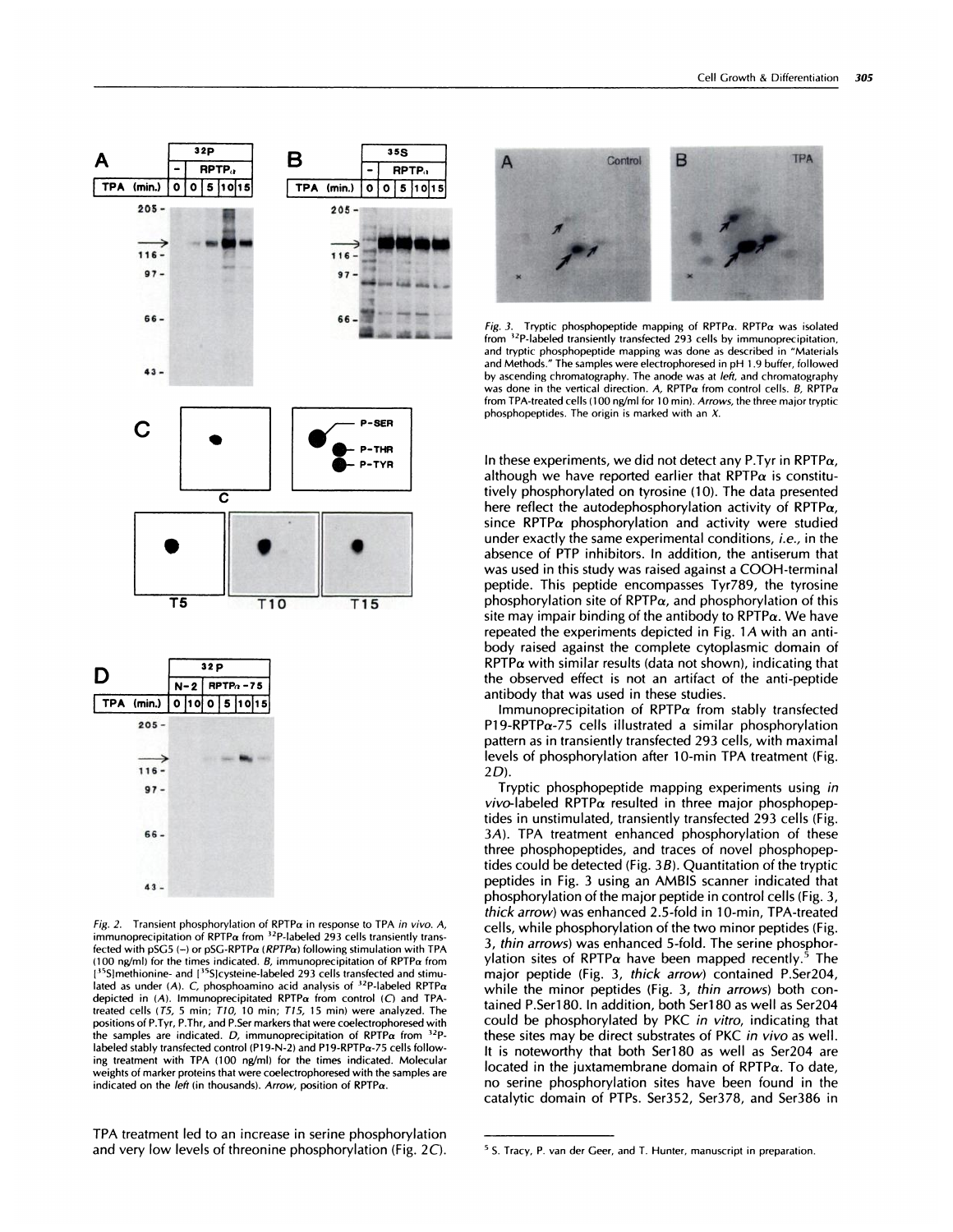

Fig. 4. Serine phosphorylation regulates RPTP $\alpha$  activity directly. RPTP $\alpha$ was immunoprecipitated from control (N-2) cells or P19-RPTPa-75 (RPTPa-75) cells treated with TPA (100 ng/ml) for 0 and 10 min. Following immunoprecipitation, the Sepharose beads were incubated with AP or with buffer alone. Subsequently, the RPTP $\alpha$  immune complexes were washed extensively with M6 PTP assay buffer and incubated with 32P.Tyr containing MBP for 2.5 min. Dephosphorylation was assayed as described in "Materials and Methods" and is given as free phosphate released from the substrate in cpm/mg protein that was initially used for the immunoprecipitations.

PTP1B are located to the COOH-terminal side of the PTP domain (16). The two major sites in PTP-PEST are located at Ser39 and Ser435, to the  $NH<sub>2</sub>$ -terminal and COOH-terminal side of the PTP domain, respectively (17). It is interesting that serine phosphorylation outside the catalytic PTP domain regulates RPTP $\alpha$  and PTP-PEST activity, which may indicate that serine phosphorylation of these PTPs modulates substrate recognition.

In order to determine the effect of serine phosphorylation on RPTP $\alpha$  activity directly, we phosphorylated bacterially expressed RPTP $\alpha$  with PKC in vitro. However, the stoichiometry of in vitro phosphorylation of RPTP $\alpha$  was too low (approximately  $0.1$  mol phosphate/mol) to measure a significant increase of RPTP $\alpha$  activity (data not shown). Therefore, we dephosphorylated RPTP $\alpha$  immune complexes in vitro using AP to establish whether phosphorylation of  $RPTP\alpha$  directly causes the increase in activity. AP treatment of RPTP $\alpha$  immune complexes from in vivo <sup>32</sup>P-labeled P19-RPTP $\alpha$ -75 reduced phosphorylation of RPTP $\alpha$  to undetectable levels, indicating that AP efficiently dephosphorylated RPTP $\alpha$  (data not shown). Fig. 4 demonstrates that  $RPTP\alpha$  activity from TPA-treated (10-min) cells was reduced to prestimulation levels following AP-treatment of the im mune complexes. AP treatment of  $RPTP\alpha$  immune complexes from control cells did not affect RPTP $\alpha$  activity significantly. Therefore, it appears that the basal level phosphorylation of RPTP $\alpha$  does not play a role in regulation of RPTP $\alpha$  activity. The reduction in RPTP $\alpha$  activity from TPA-treated cells by in vitro dephosphorylation demonstrates that enhanced serine phosphorylation of RPTP $\alpha$  is directly responsible for the increase in activity.

We demonstrate here that the activity of the transmembrane RPTP $\alpha$  can be regulated by serine phosphorylation in transiently and stably transfected cells. Phosphorylation of endogenous RPTP $\alpha$  in unstimulated NIH 3T3 cells is qualitatively very similar to phosphorylation of RPTP $\alpha$  in transfected 293 cells (10). However, TPA stimulation of NIH 3T3 cells leads to only a small increase in RPTP $\alpha$  phosphorylation (data not shown). This may indicate that the observed effects are cell type specific, and analysis of endogenous  $RPTP\alpha$  phosphorylation in other cell lines will establish whether enhanced RPTP $\alpha$  serine phosphorylation and activity in response to activation of PKC is a general phenom enon. The role of RPTP $\alpha$  activation by serine phosphorylation in cell signaling can only be determined upon identification of physiological substrates of RPTP $\alpha$ . It will be interesting to see whether PKC-mediated activation of  $RPTP\alpha$  leads to (more rapid) dephosphorylation of those substrates.

## **Materials and Methods**

Cells and Plasmids. Human embryonic kidney 293 cells (29) were cultured in DMEM supplemented with 10% bovine calf serum. P19 EC cells (30) were cultured in DMEM supplemented with 7.5% fetal calf serum. Stably transfected derivatives of P19 EC cells, either control (P19-N-2) or expressing RPTP $\alpha$  at high levels (P19-RPTP $\alpha$ -75), have been described (12) and were cultured like wild-type P19 FC cells.

The SV40 promoter-driven expression vectors pSG5 (31) and pSG-RPTP $\alpha$  (12) were used for transient transfection of 293 cells by calcium phosphate precipitation. Briefly,  $10 \mu$ g plasmid DNA was mixed with 200 µl  $2 \times$  HBSP [42 mm HEPES, 275 mm NaCl, 10 mm KCl, 1.4 mm Na<sub>2</sub>HPO<sub>4</sub>, and 10 mm dextrose (pH 7.05)] and 200  $\mu$ l 250 mm CaCl<sub>2</sub> and left for 25 min at room temperature. The precipitate was resuspended and added directly to the medium on the cells. After overnight incubation, fresh medium was added to the cells, and another 24 h later, the cells were harvested.

**Metabolic Labeling and Immunoprecipitation.** Cells were labeled to equilibrium in phosphate-free medium supplemented with  $[{}^{32}P]P_1$  (0.5 mCi/ml; ICN Radiochemicals) for 2 h. Alternatively, cells were incubated in cysteine- and methionine-free medium supplemented with [35S] cysteine and  $[35S]$ methionine (25 µCi/ml; ICN Radiochemicals) for 14 h. The cells were lysed in nondenaturing cell lysis buffer [50 mm HEPES (pH 7.4), 150 mm NaCl, 1 mm MgCl<sub>2</sub>, 1 mm EGTA, 1% Triton X-100, 10% glycerol, 10 u/ml aprotinin, 1 mm phenylmethylsulfonyl fluoride, 100 µm NaF, 30 mm p-nitrophenylphosphate, and 10 mm PP<sub>i</sub>J. RPTP $\alpha$  was immunoprecipitated using anti-RPTP $\alpha$  antiserum 2A (7) bound to protein A-Sepharose (Pharmacia). The beads were washed four times in HNTG [20 mm HEPES (pH 7.4), 150 mm NaCl, 10% glycerol, and 0.1% Triton X-100) and used for in vitro PTP assays or resuspended in Laemmli sample buffer and fractionated on SDS polyacrylamide gels.

**PTP Assays.** For the in vitro PTP assays, MBP (Sigma Chemical Co.) was phosphorylated on tyrosine using immunoprecipitated human epidermal growth factor receptor and  $[\gamma^{32}P]$ ATP. <sup>32</sup>P-labeled MBP was separated from free  $[\gamma^{32}P]$ ATP by precipitation with 25% trichloroacetic acid. Using this protocol, typically 80-90% of the phosphate was incorporated in P.Tyr in MBP, as determined by phosphoamino acid analysis (data not shown).

Immune complex PTP assays were performed using RPTP $\alpha$  immunoprecipitated from cell lysates (1-3 mg protein/sample) as described above. RPTP $\alpha$  immunoprecipitates were washed four times with HNTG and twice in PTP